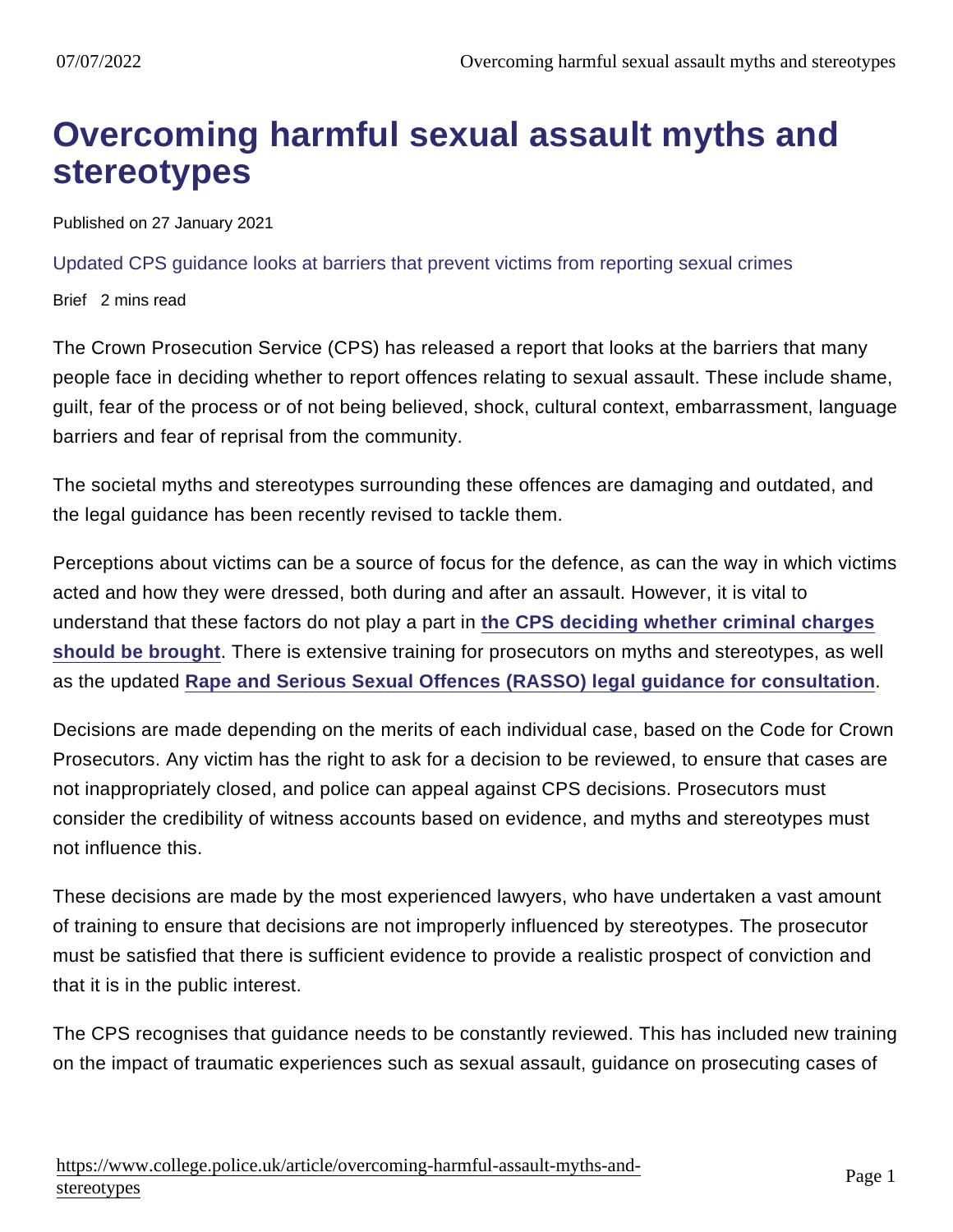same-sex violence and a consultation on the rape legal guidance, including updated content.

## Download our latest edition of Brief

This article was published in the January 2021 edition of Brief, which brings you updates in police law, operational policing practice and criminal justice, produced by the College of Policing's legal services department.

- Share your ideas and feedback with the Brief team at [brief@college.pnn.police.uk](mailto:brief@college.pnn.police.uk)
- [College of Policing Brief: January 2021 \(pdf\) 600.32 KB](https://assets.college.police.uk/s3fs-public/2021-01/College-of-Policing-Brief-January-2021.pdf)

| Tags                                                                                                   |
|--------------------------------------------------------------------------------------------------------|
| Community engagement  Crime reduction  Operational policing                                            |
| <b>Brief archive</b>                                                                                   |
| Download our previous editions covering the latest updates in the policing and criminal justice field. |
| • College of Policing Brief: November/December 2020 (pdf) 617.67 KB                                    |
| • College of Policing Brief: August/October 2020 (pdf) 447.49 KB                                       |
| • College of Policing Brief: June/July 2020 (pdf) 604.13 KB                                            |
| • College of Policing Brief: May/June 2020 (pdf) 466.94 KB                                             |
| College of Policing Brief: April/May 2020 (pdf) 537.01 KB                                              |
| College of Policing Brief: March/April 2020 (pdf) 466.16 KB<br>$\bullet$                               |
| • College of Policing Brief: February/March 2020 (pdf) 468.63 KB                                       |
| • College of Policing Brief: January/February 2020 (pdf) 380.5 KB                                      |